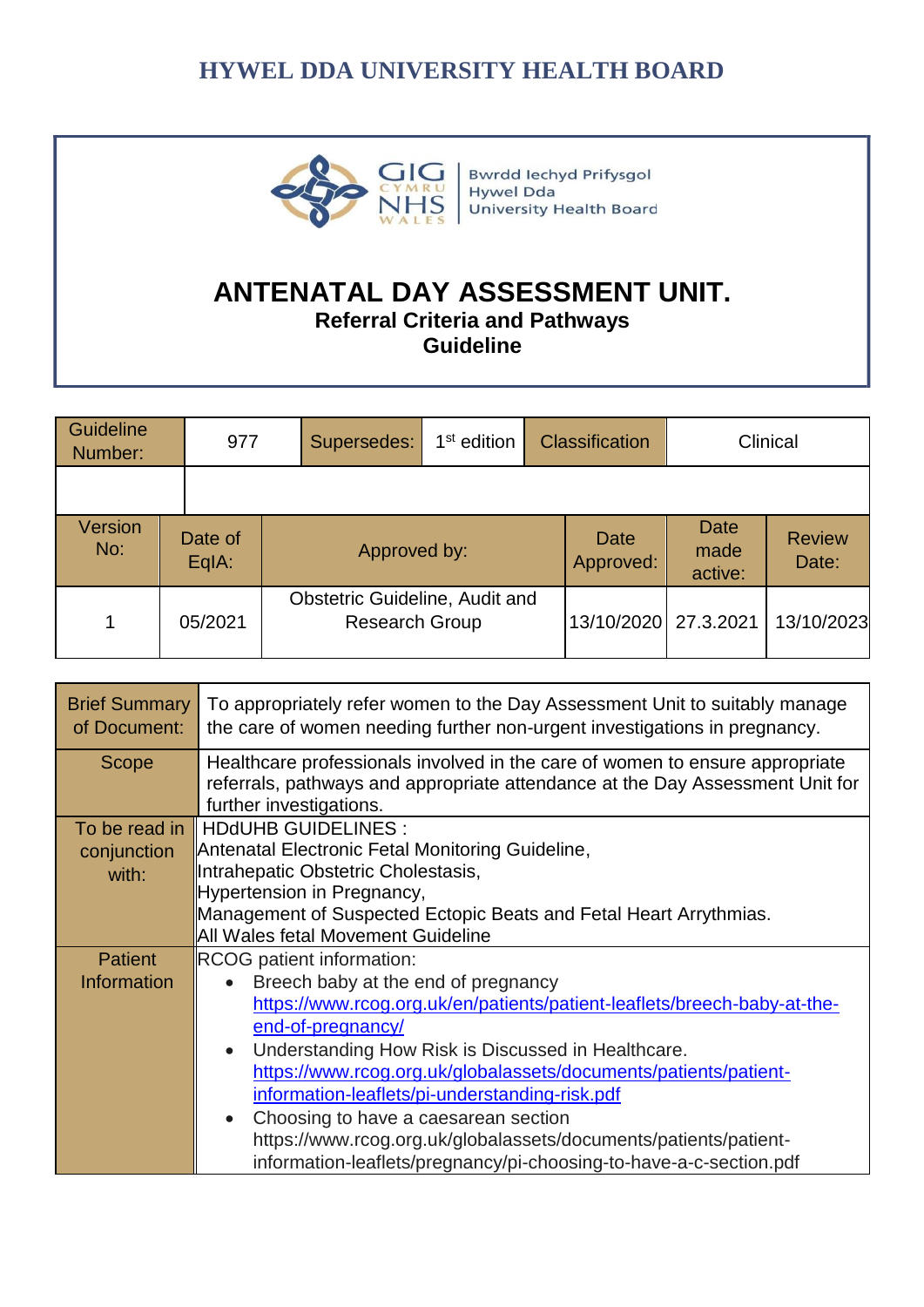|              | • Your baby's movements in pregnancy<br>https://www.rcog.org.uk/globalassets/documents/patients/patient-<br>information-leaflets/pregnancy/pi-your-babys-movements-in-pregnancy.pdf<br>Obstetric cholestasis https://www.rcog.org.uk/en/patients/patient-<br>leaflets/obstetric-cholestasis/<br>Turning a breech baby in the womb<br>https://www.rcog.org.uk/en/patients/patient-leaflets/turning-a-breech-baby-<br>in-the-womb/<br>When your waters break prematurely<br>https://www.rcog.org.uk/globalassets/documents/patients/patient-<br>information-leaflets/pregnancy/pi-when-your-waters-break-prematurely.pdf |
|--------------|------------------------------------------------------------------------------------------------------------------------------------------------------------------------------------------------------------------------------------------------------------------------------------------------------------------------------------------------------------------------------------------------------------------------------------------------------------------------------------------------------------------------------------------------------------------------------------------------------------------------|
| Owning group | <b>Obstetric Guideline, Audit and Research Group</b>                                                                                                                                                                                                                                                                                                                                                                                                                                                                                                                                                                   |

| <b>Reviews and updates</b> |                                  |                   |  |
|----------------------------|----------------------------------|-------------------|--|
| no:                        | Version   Summary of Amendments: | Date<br>Approved: |  |
|                            | New guideline                    | 13/10/2020        |  |

| Keywords | Day assessment unit, Triage, Antenatal clinic, fetal movements, Ultrasound |
|----------|----------------------------------------------------------------------------|
|          | scans                                                                      |

|              | <b>Glossary of Terms</b>                            |         |     |
|--------------|-----------------------------------------------------|---------|-----|
| <b>ADAU</b>  | Antenatal Day assessment Unit                       |         |     |
| AFM          | <b>Altered Fetal Movements</b>                      |         |     |
| <b>ANC</b>   | Antenatal clinic                                    |         |     |
| <b>AWS</b>   | <b>Antenatal Screening Wales</b>                    |         |     |
| <b>CLC</b>   | Consultant-led care                                 |         |     |
| <b>CMW</b>   | <b>Community Midwives</b>                           |         |     |
| <b>CTG</b>   | Cardiotocography                                    |         |     |
| <b>ECV</b>   | <b>External Cephalic Version</b>                    |         |     |
| <b>EFW</b>   | <b>Estimated Fetal Weight</b>                       |         |     |
| <b>FHR</b>   | <b>Fetal Heart Rate</b>                             |         |     |
| <b>HVS</b>   | <b>High Vaginal Swab</b>                            |         |     |
| <b>ICP</b>   | Intrahepatic cholestasis of pregnancy               |         |     |
| <b>IOL</b>   | <b>Induction of Labour</b>                          |         |     |
| <b>IUGR</b>  | Inter-uterine growth restriction                    |         |     |
| <b>LSCS</b>  | Lower Segment Caesarean Section                     |         |     |
| <b>MLC</b>   | Midwifery led care                                  |         |     |
| <b>PROM</b>  | Prolonged rupture of membranes                      |         |     |
| <b>SCBU</b>  | <b>Special Care Baby Unit</b>                       |         |     |
| <b>SROM</b>  | Spontaneous rupture of Membranes                    |         |     |
| <b>USS</b>   | Ultrasound scan                                     |         |     |
| Database No: | Page 2 of 14<br>977                                 | Version | 1.0 |
|              | Antonatal Day Associated Criteria and Care Pathways |         |     |

Antenatal Day Assessment Criteria and Care Pathways

Please check that this is the most up to date version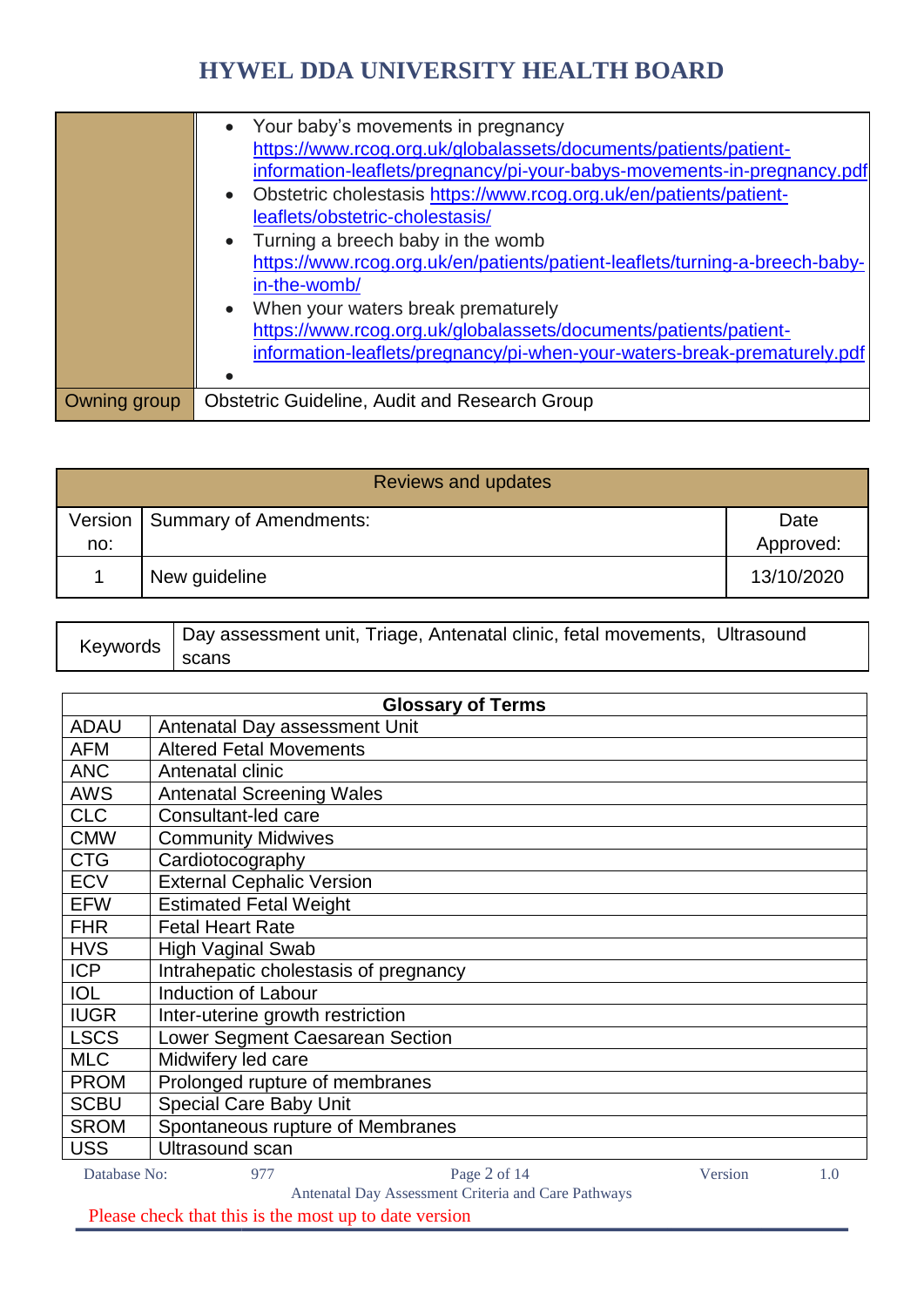#### Table of Contents

| 1.  |                                                                                   |
|-----|-----------------------------------------------------------------------------------|
| 2.  |                                                                                   |
| 3.  |                                                                                   |
| 4.  |                                                                                   |
| 5.  |                                                                                   |
| 6.  |                                                                                   |
| 7.  |                                                                                   |
| 8.  | Flow chart for pruritis/ suspected intrahepatic cholestasis of pregnancy in DAU8  |
| 9.  |                                                                                   |
| 10. | Flowchart for Prelabour Rupture of the Membranes (PROM) at Term in DAU 10         |
| 11. | Flow chart for Antenatal Management of Fetal Heart Arrhythmias detected by CMW on |
| 12. | Flowchart for Pre-Operative Assessment prior to Elective LSCS in DAU  12          |
| 13. | Flowchart for Management of Altered Fetal Movements in DAU  13                    |
| 14. |                                                                                   |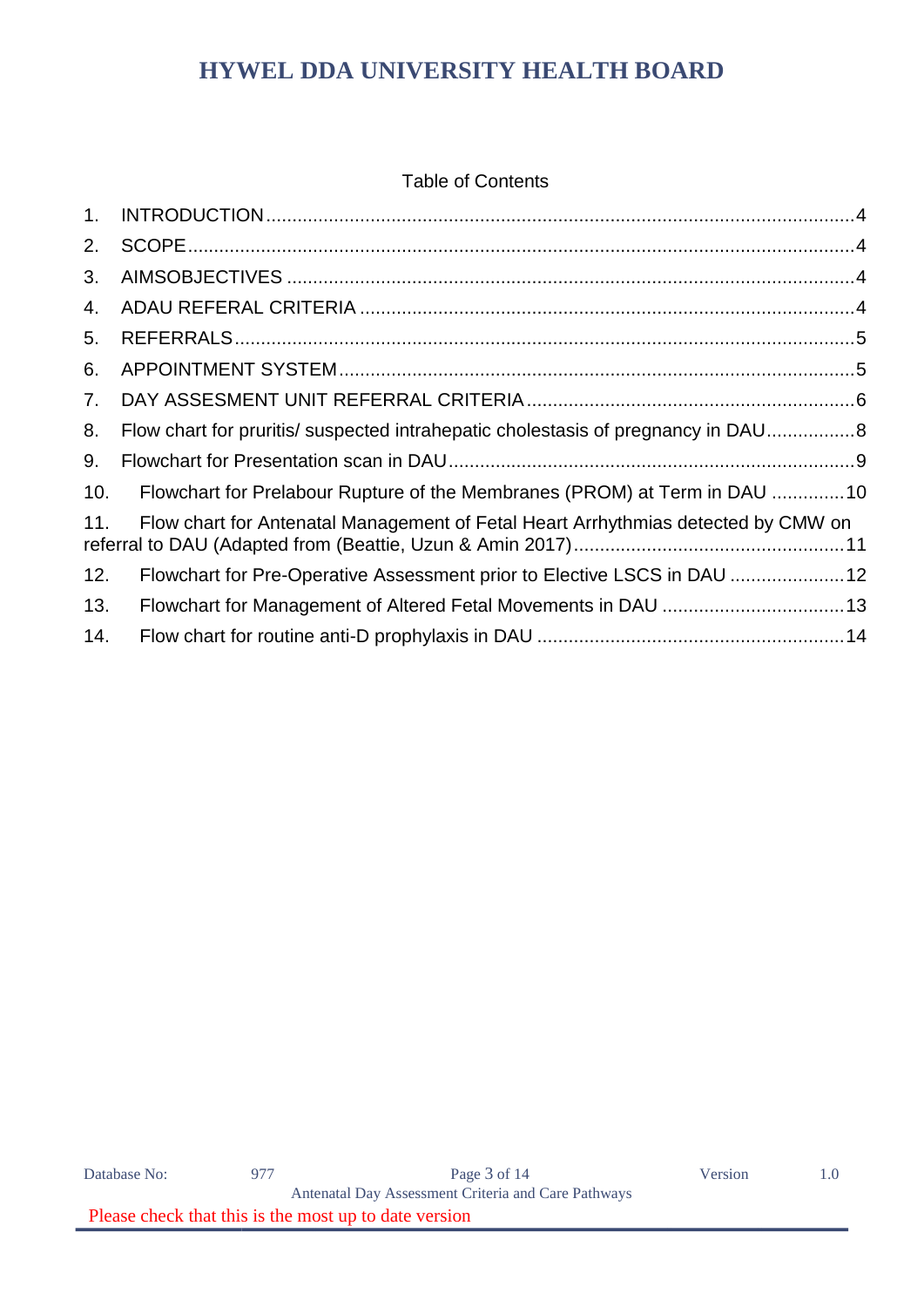### <span id="page-3-0"></span>**1. INTRODUCTION**

These pathways are aimed at ensuring health professionals refer pregnant women requiring further investigations to the appropriate place for care, and that fitting investigations are undertaken, and pathways are followed. Minimising unnecessary antenatal admissions while providing a high-quality co-ordinate service with continuity of care, especially for those pregnancies with complications.

### <span id="page-3-1"></span>**2. SCOPE**

Healthcare professionals involved in the care of women to ensure appropriate referrals, pathways and appropriate attendance at the Day Assessment Unit for further investigations

#### <span id="page-3-2"></span>**3. AIMSOBJECTIVES**

- To provide a safe means of assessing maternal and fetal wellbeing in an outpatient setting.
- To avoid admission to hospital and to minimise the length of stay in hospital of women who develop a problem during their pregnancy.
- To avoid admission to hospital or to minimise the length of stay in hospital of women with a poor obstetric history e.g. previous stillbirth.
- To enable members of the Primary Health Care teams to have direct access to hospital facilities for assessing maternal and fetal wellbeing.
- To provide continuity of care and carer if more than one attendance is required

#### <span id="page-3-3"></span>**4. ADAU REFERAL CRITERIA**

#### 4.1 **Referral criteria to Antenatal Day Assessment Unit**

- Assessment of hypertension  $-$  B/P  $>$  140/90mmhg  $<$  160/100 on 2 occasions (manual reading)
- Proteinurea ≤ ++
- Pre-operative assessment
- Altered fetal movements in line with All Wales Guidelines (to be seen the same day at the earliest opportunity).
- Term SROM assessment > 37/40 gestation
- Monitoring of PROM > 20/40 gestation
- Post-dates surveillance and monitoring 40+12 if IOL postponed, 40+13 if IOL declined
- Presentation scans > 36/40 gestation
- Administration of steroids
- Administration of routine anti-D prophylaxis 28-30 wks gestation
- Administration of anti-D following sensitising event
- Fetal growth assessment scans if deviation of GAP/GROW
- Pruritus/suspected ICP ≥20/40 gestation
- Monitoring of confirmed Intrahepatic Cholestasis of Pregnancy
	- Monitoring and surveillance of known small for gestational age/IUGR

Antenatal Day Assessment Criteria and Care Pathways Please check that this is the most up to date version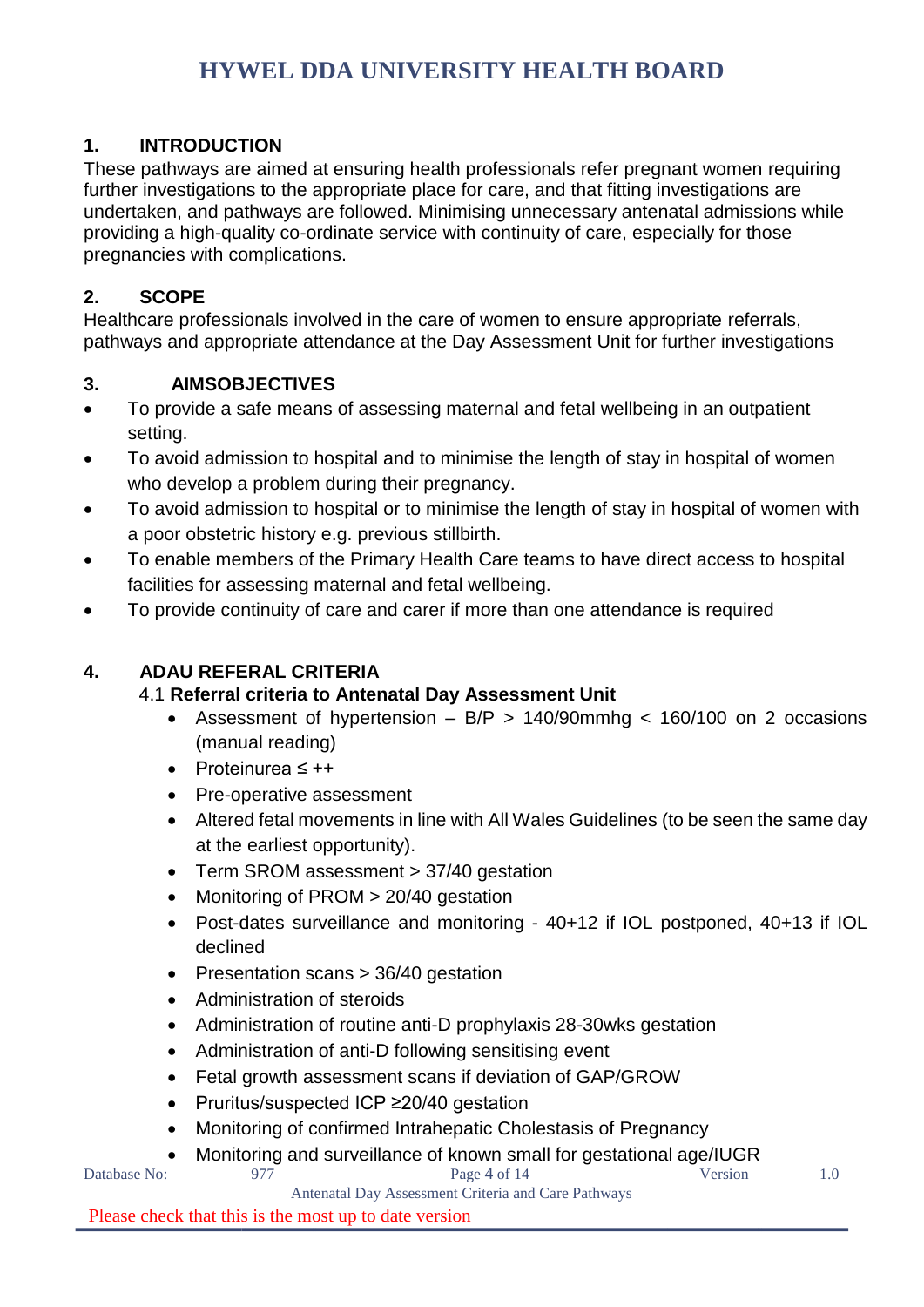#### **DO NOT ACCEPT**

- Fetal tachycardia, fetal bradycardia,
- Decelerations
- Absent fetal heart
- Postnatal women
- Antenatal women < 20/40 gestation

#### <span id="page-4-0"></span>**5. REFERRALS**

telephone referrals will be accepted from:

- Community midwife
- **•** Obstetrician
- General practitioners
- Outside Trusts where women have planned their confinement in HDdUHB
- Self-referral by woman

#### <span id="page-4-1"></span>**6. APPOINTMENT SYSTEM Telephone numbers**

The ADAU's operate weekdays only (except for bank holidays). They run via an appointment system to minimise waiting times and prioritise workload. The indication for referral must be clearly documented in the woman's handheld maternity notes.

#### **Glangwili Hospital (GGH)**

Antenatal Day Assessment Unit **01267 227772** 9.15-6pm (last appointment 5.15pm) Antenatal clinic **01267 227592**  Antenatal Triage **01267 227030** (24 hours) Labour Ward **01267227826** (24 hours)

| <b>Bronglais Hospital (BGH)</b> |                                |  |  |
|---------------------------------|--------------------------------|--|--|
| Antenatal Clinic                | 01970 635637 01267 227 0       |  |  |
| ADAU                            | 01970 635633 (24-hour service) |  |  |

| <b>Withybush Hospital (WGH)</b> |                                                 |  |  |  |
|---------------------------------|-------------------------------------------------|--|--|--|
| <b>ADAU</b>                     | 01437 773286 9.15-5pm (last appointment 4.15pm) |  |  |  |
| <b>Antenatal Clinic</b>         | 01437 773286                                    |  |  |  |

| Database No: | 977                                                   | Page $5$ of 14                                      | Version |  |
|--------------|-------------------------------------------------------|-----------------------------------------------------|---------|--|
|              |                                                       | Antenatal Day Assessment Criteria and Care Pathways |         |  |
|              | Please check that this is the most up to date version |                                                     |         |  |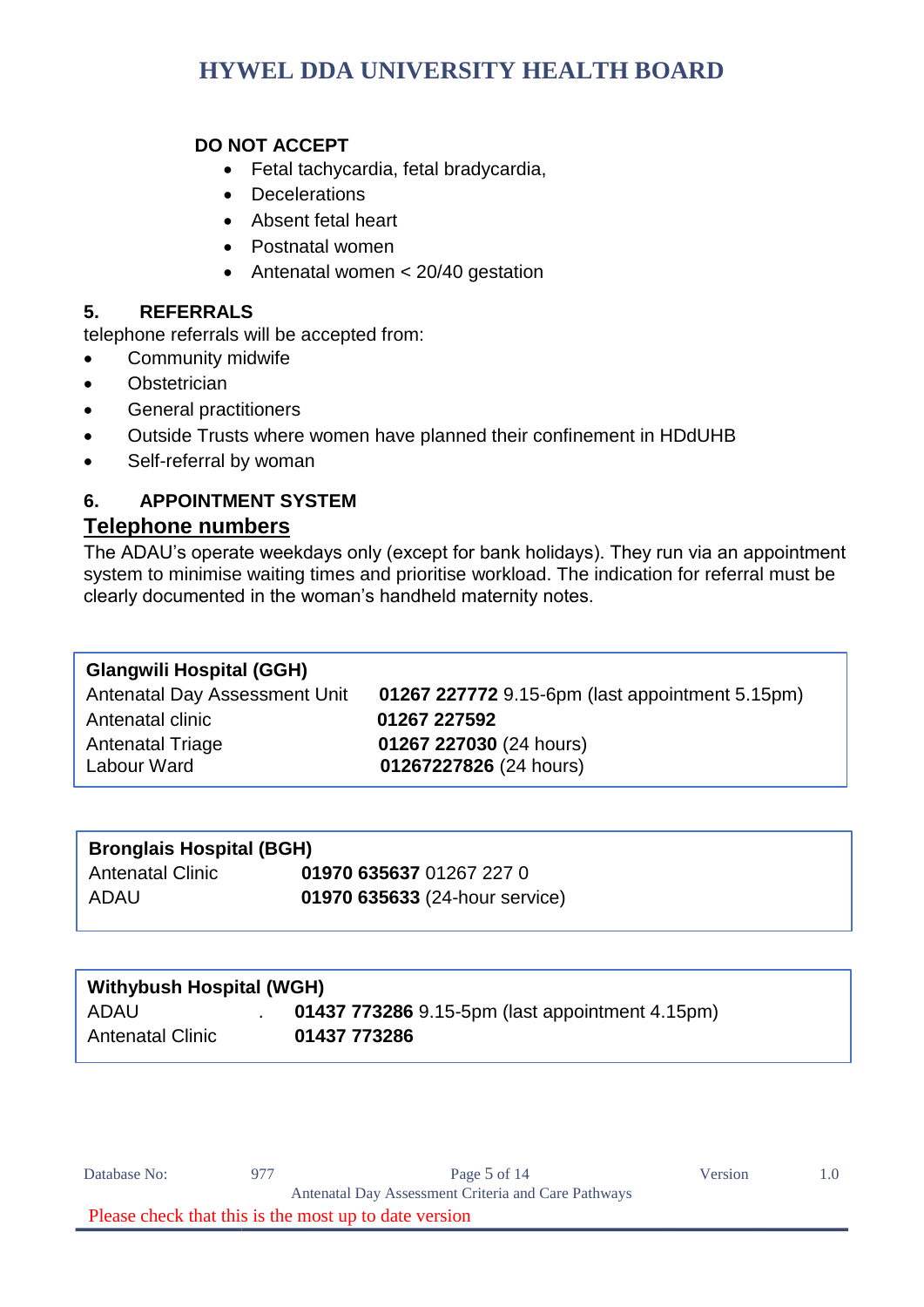<span id="page-5-0"></span>

| <b>Bwrdd lechyd Prifysgol</b><br><b>Hywel Dda</b><br><b>University Health Board</b><br>7.<br><b>DAY ASSESMENT</b><br><b>EFERRAL CRITERIA</b> |                                                                                                                                                                                                                                                                                  |  |   |   |  |  |  |
|----------------------------------------------------------------------------------------------------------------------------------------------|----------------------------------------------------------------------------------------------------------------------------------------------------------------------------------------------------------------------------------------------------------------------------------|--|---|---|--|--|--|
|                                                                                                                                              | Glangwili<br><b>Withybush</b><br><b>Bronglais</b><br><b>Criteria</b><br><b>General</b><br><b>General</b><br><b>General</b><br><b>Hospital</b><br><b>Hospital</b><br><b>Hospital</b>                                                                                              |  |   |   |  |  |  |
| <b>First Episode</b><br><b>Hypertension</b>                                                                                                  | BP ≥140/90mmhg, ≤160/100 on<br>two occasions (manual reading)<br>proteinuria ++ in the absence of<br>fulminating pre-eclampsia.<br>NB if outside these criteria admit<br>to Antenatal Ward.                                                                                      |  |   |   |  |  |  |
| <b>Altered Fetal</b><br><b>Movements</b>                                                                                                     | ≥28 weeks gestation.<br>(Consider CTG after 26/40 weeks<br>gestation with additional risk<br>factors - requires senior Obstetric<br>decision)                                                                                                                                    |  |   |   |  |  |  |
|                                                                                                                                              | 1st episode to Day Assessment<br>Unit (DAU) for CTG & Assessment.<br>2 <sup>nd</sup> episode to Day Assessment<br>Unit (DAU) for CTG & Assessment<br>(Arrange an Ultrasound Scan<br>within 72 hours and refer to<br><b>Consultant ANC if women</b><br><b>Midwifery Led Care)</b> |  |   |   |  |  |  |
|                                                                                                                                              | Altered Fetal Movements with<br>identified risk factors e.g.<br><b>Fetal Growth Restriction</b><br>Abnormal Ultrasound Scan findings<br>Insulin Dependent Diabetic                                                                                                               |  | × | X |  |  |  |
| <b>Rupture of</b><br><b>Membranes</b>                                                                                                        | Monitoring of prolonged ruptured<br>membranes≥20/40 weeks<br>gestation.                                                                                                                                                                                                          |  |   |   |  |  |  |
|                                                                                                                                              | of<br>Assessment<br>spontaneous<br>rupture of membranes 37/40 weeks<br>gestation.                                                                                                                                                                                                |  |   |   |  |  |  |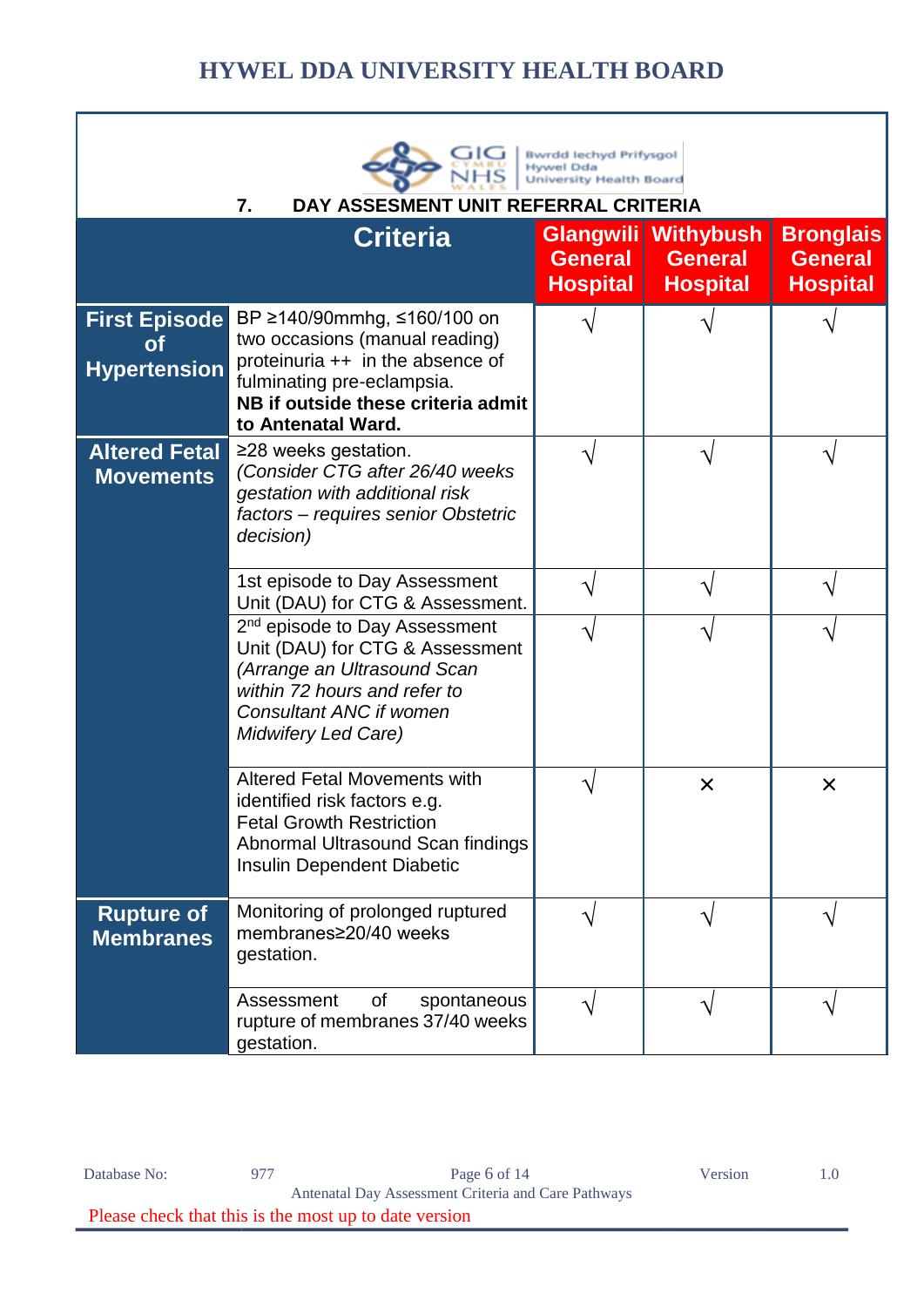| <b>Post Dates</b>                                                          | Monitoring and management of routine<br>post-dates IOL 40+12 if induction of<br>labour postponed.                                                                                                                                                                                                                  |           |   |   |
|----------------------------------------------------------------------------|--------------------------------------------------------------------------------------------------------------------------------------------------------------------------------------------------------------------------------------------------------------------------------------------------------------------|-----------|---|---|
|                                                                            | Monitoring and management of<br>postdates 40+13 if induction of labour<br>is declined by the mother. (To be<br>reviewed on a case by case basis)                                                                                                                                                                   |           | X |   |
| <b>Presentation</b>                                                        | Ultrasound Scan to confirm<br>presentation > 36/40 gestation.                                                                                                                                                                                                                                                      |           |   |   |
| <b>Steroids</b>                                                            | Administration of steroids please<br>refer to HDUHB Guideline:<br>http://howis.wales.nhs.uk/sitesplus/d<br>ocuments/862/648-App3-<br>AntenatalCorticosteriodAdminGuidance<br>.pdf<br><b>NB: Insulin Dependent Diabetic</b><br>Mothers require admission to the<br>Antenatal Ward at Glangwili General<br>Hospital. |           |   |   |
| <b>Anti D</b>                                                              | Administration of routine Anti-D<br>Prophylaxis 28-30 weeks gestation.                                                                                                                                                                                                                                             |           |   |   |
|                                                                            | Administration of routine Anti D ≥20/40<br>weeks for suspected sensitising event<br>that does not require admission.                                                                                                                                                                                               |           |   |   |
| <b>Symphysis</b><br><b>Fundal</b><br><b>Height for</b><br><b>MLC women</b> | Deviation of GAP/GROW fundal height<br>measurement requiring ultrasound<br>scan as per GAP/GROW Guidance.                                                                                                                                                                                                          |           |   |   |
| <b>Intrahepatic</b><br><b>Cholestasis</b>                                  | Confirmed Intrahepatic Cholestasis of<br>Pregnancy (ICP).                                                                                                                                                                                                                                                          |           |   |   |
| of Pregnancy                                                               | Pruritus/ suspected ICP itching ≥20<br>weeks gestation.                                                                                                                                                                                                                                                            | $\sqrt{}$ |   | ٦ |
| <b>Fetal heart</b>                                                         | Fetal arrythymia.                                                                                                                                                                                                                                                                                                  |           |   |   |
| <b>Pre-operative</b><br>assessment                                         | Pre-operative assessment prior to<br><b>Elective LSCS</b>                                                                                                                                                                                                                                                          | ٦         | X | ٦ |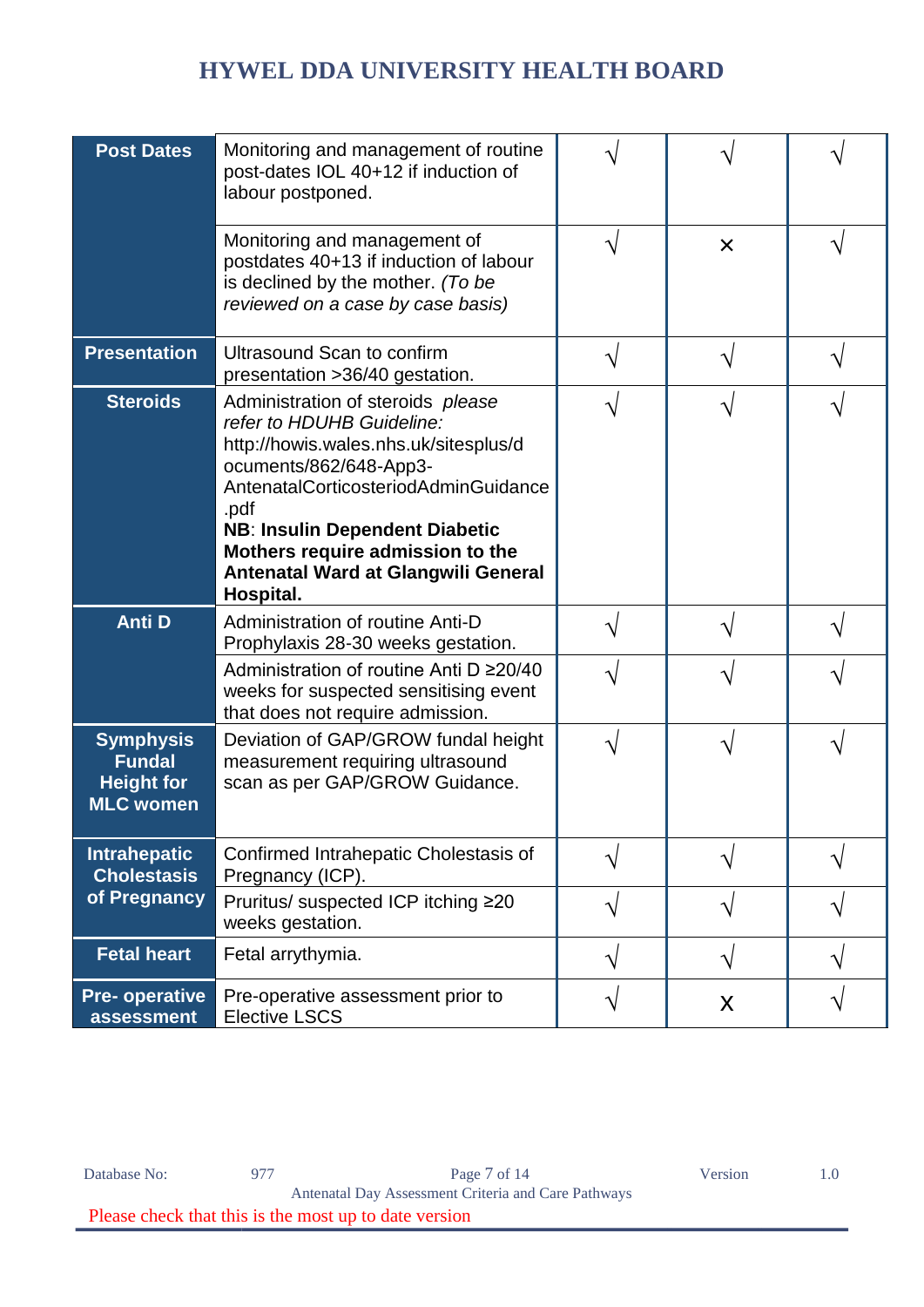#### <span id="page-7-0"></span>**8. Flow chart for pruritis/ suspected intrahepatic cholestasis of pregnancy in DAU**

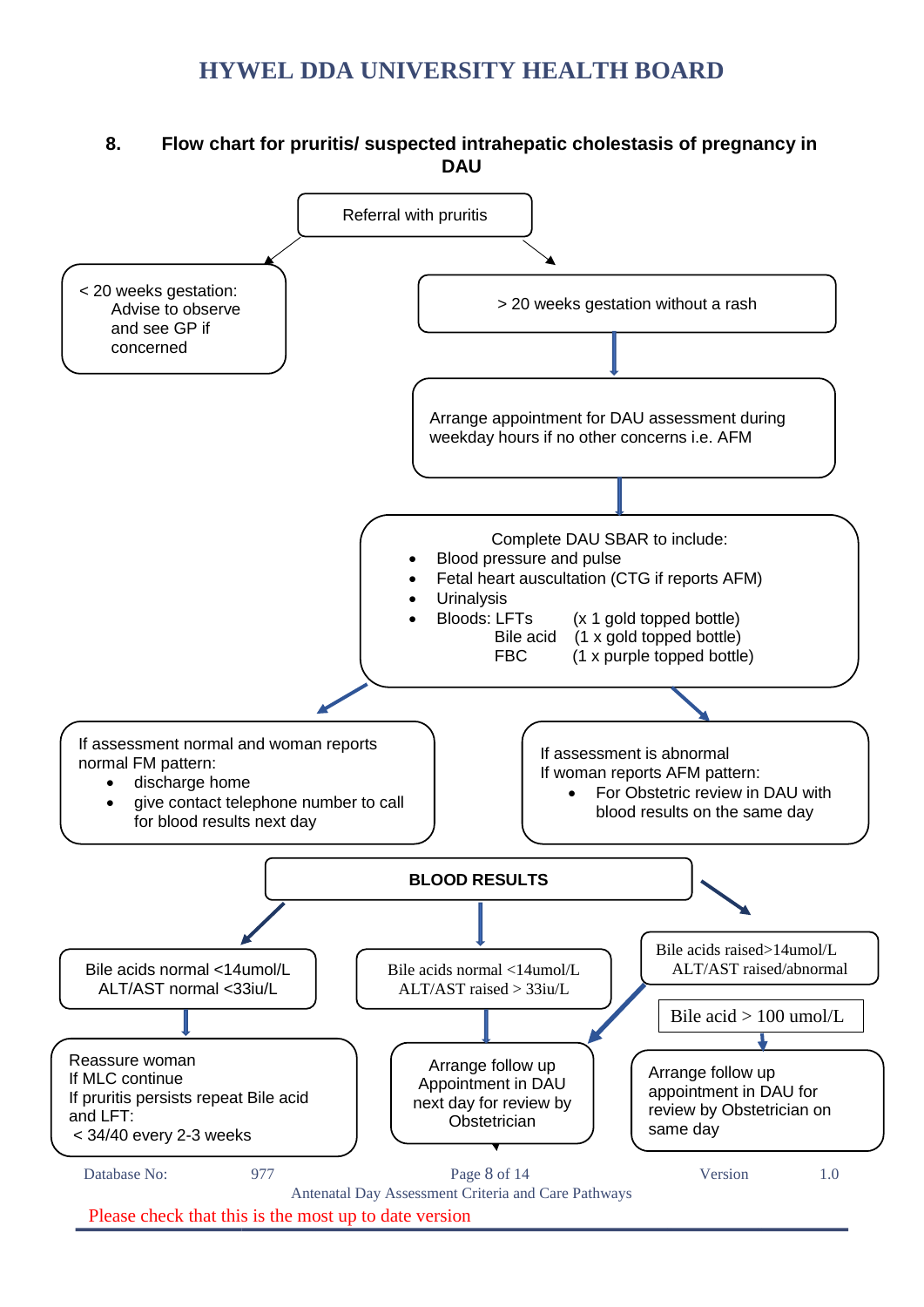### <span id="page-8-0"></span>**9. Flowchart for Presentation scan in DAU**

Referral criteria for presentation scan: primiparous and multiparous women > 36 weeks gestation



Database No: 977 977 Page 9 of 14 Version 1.0 Antenatal Day Assessment Criteria and Care Pathways Please check that this is the most up to date version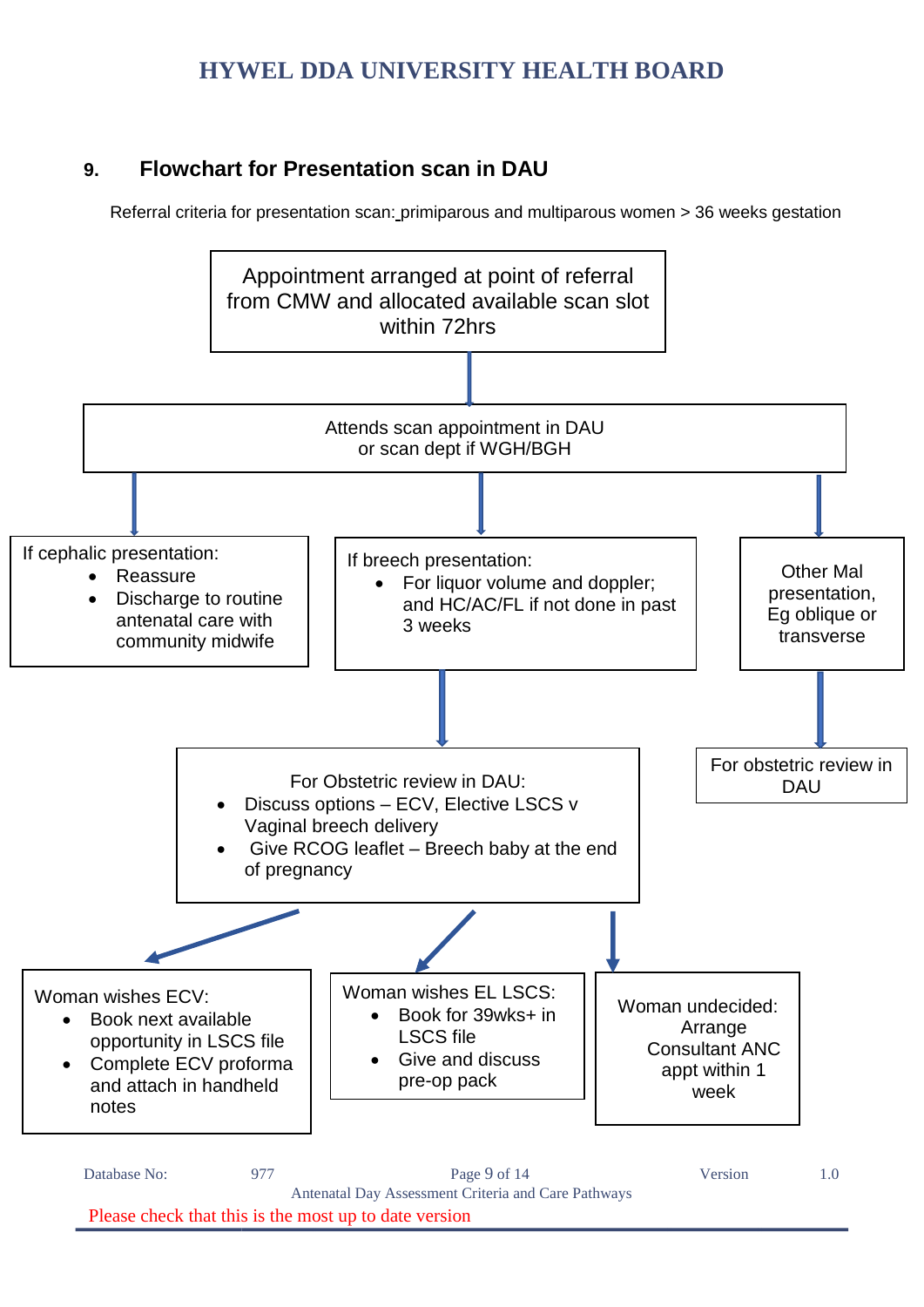#### <span id="page-9-0"></span>**10. Flowchart for Prelabour Rupture of the Membranes (PROM) at Term in DAU**



Complete DAU SBAR to include:

- Blood pressure, pulse and temp
- Urinalysis

 $\overline{1}$ 

- Fetal heart auscultation (CTG only if indicated)
- Palpation of uterine activity
- Assess if liquor draining on pad if seen no need for speculum.
- If no signs of Liquor, then offer a speculum examination and take a HVS. If the speculum examination is inconclusive then perform an Amnisure.

#### **Digital examination should not be routinely offered and only be considered if active labour is suspected.**

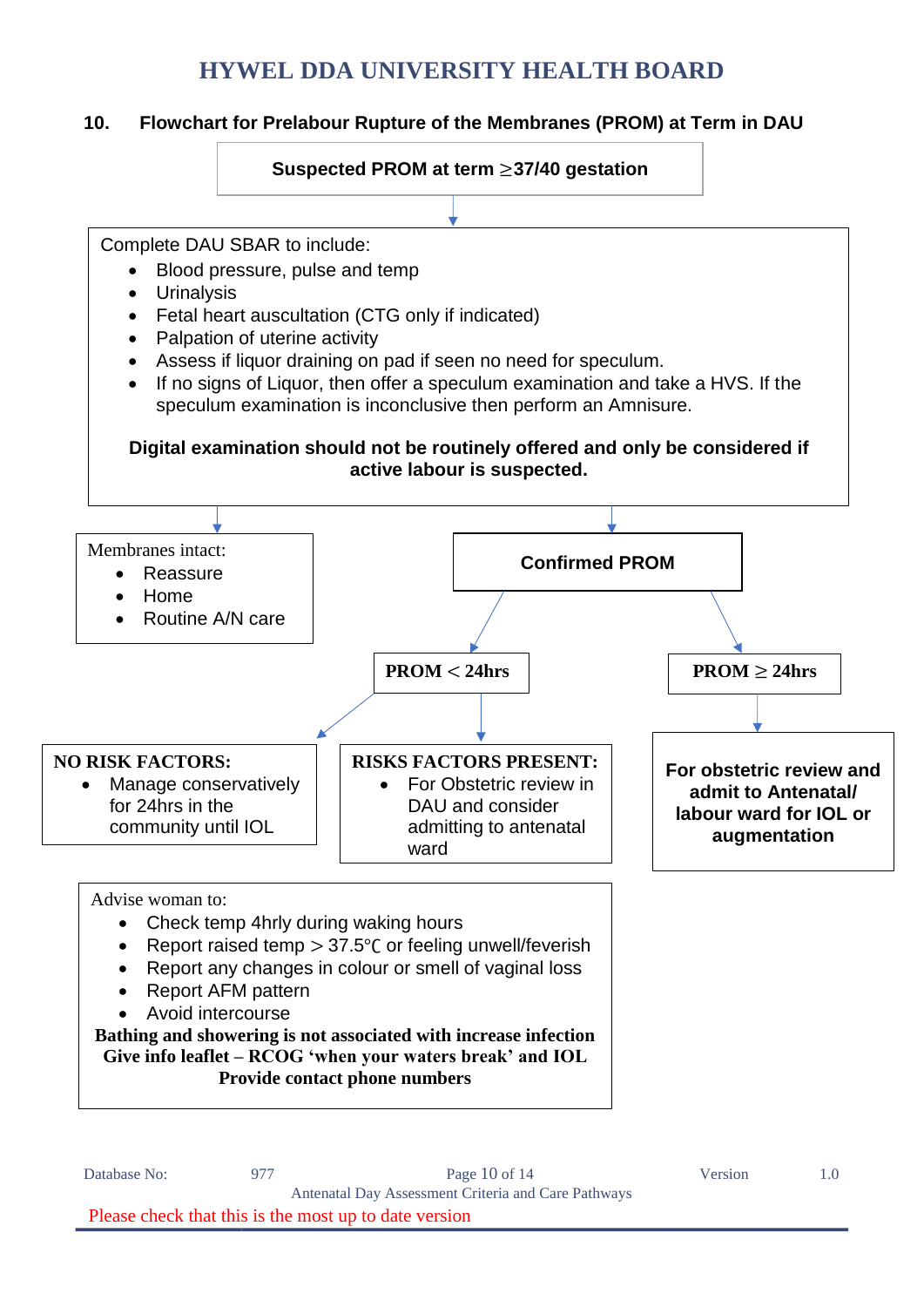<span id="page-10-0"></span>

Please check that this is the most up to date version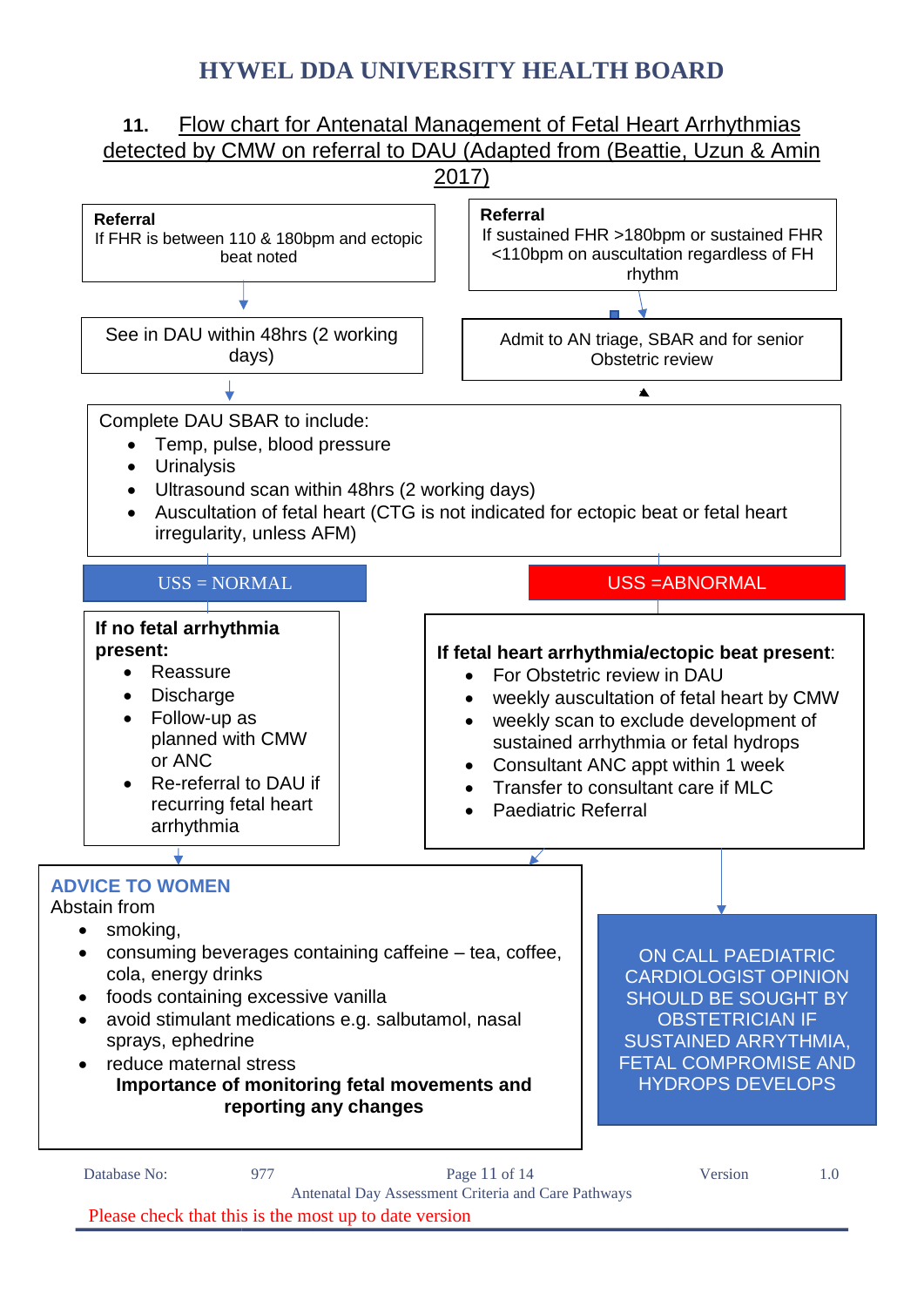#### <span id="page-11-0"></span>**12. Flowchart for Pre-Operative Assessment prior to Elective LSCS in DAU**





Please check that this is the most up to date version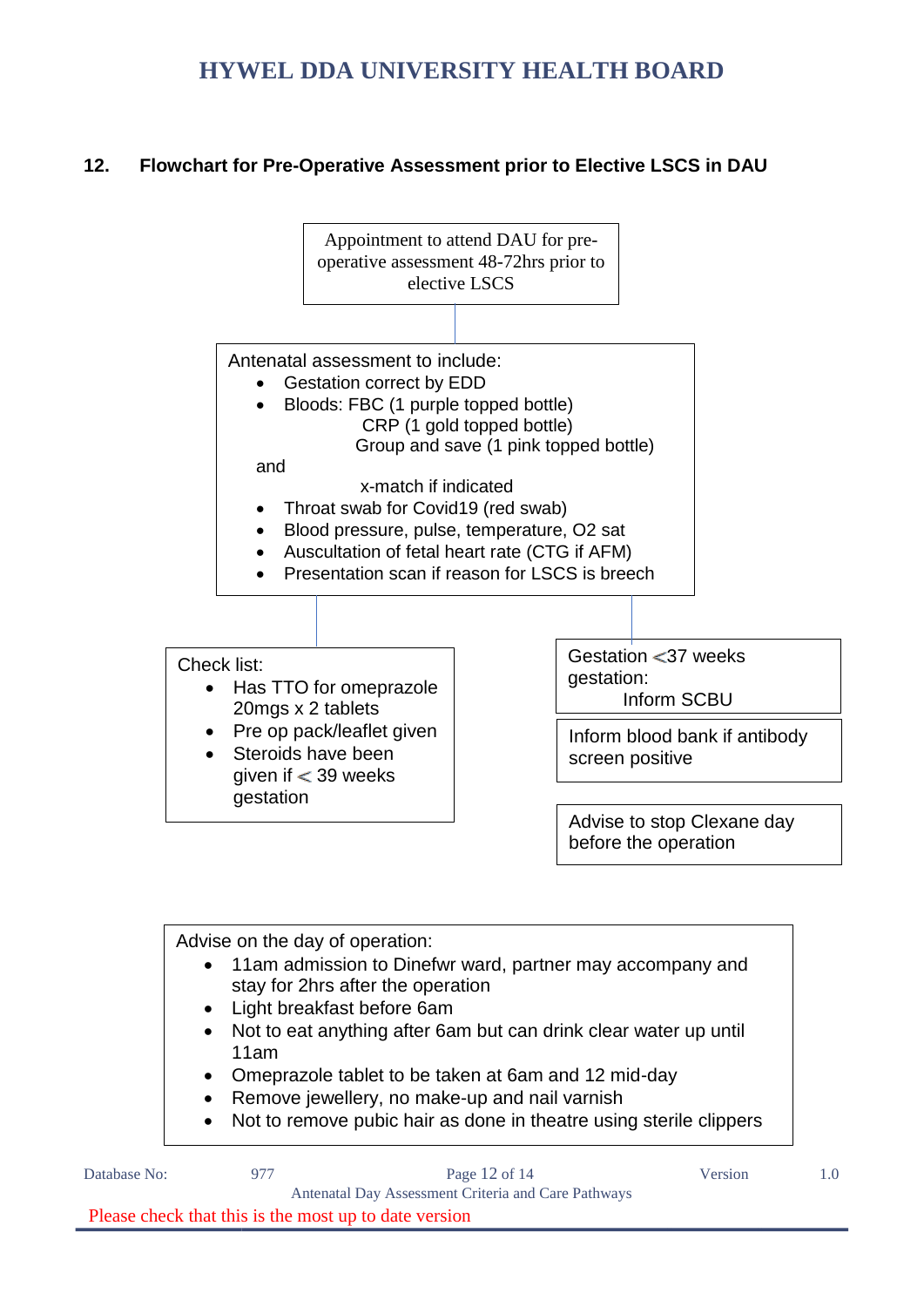#### <span id="page-12-0"></span>**13. Flowchart for Management of Altered Fetal Movements in DAU**



Antenatal Day Assessment Criteria and Care Pathways Please check that this is the most up to date version